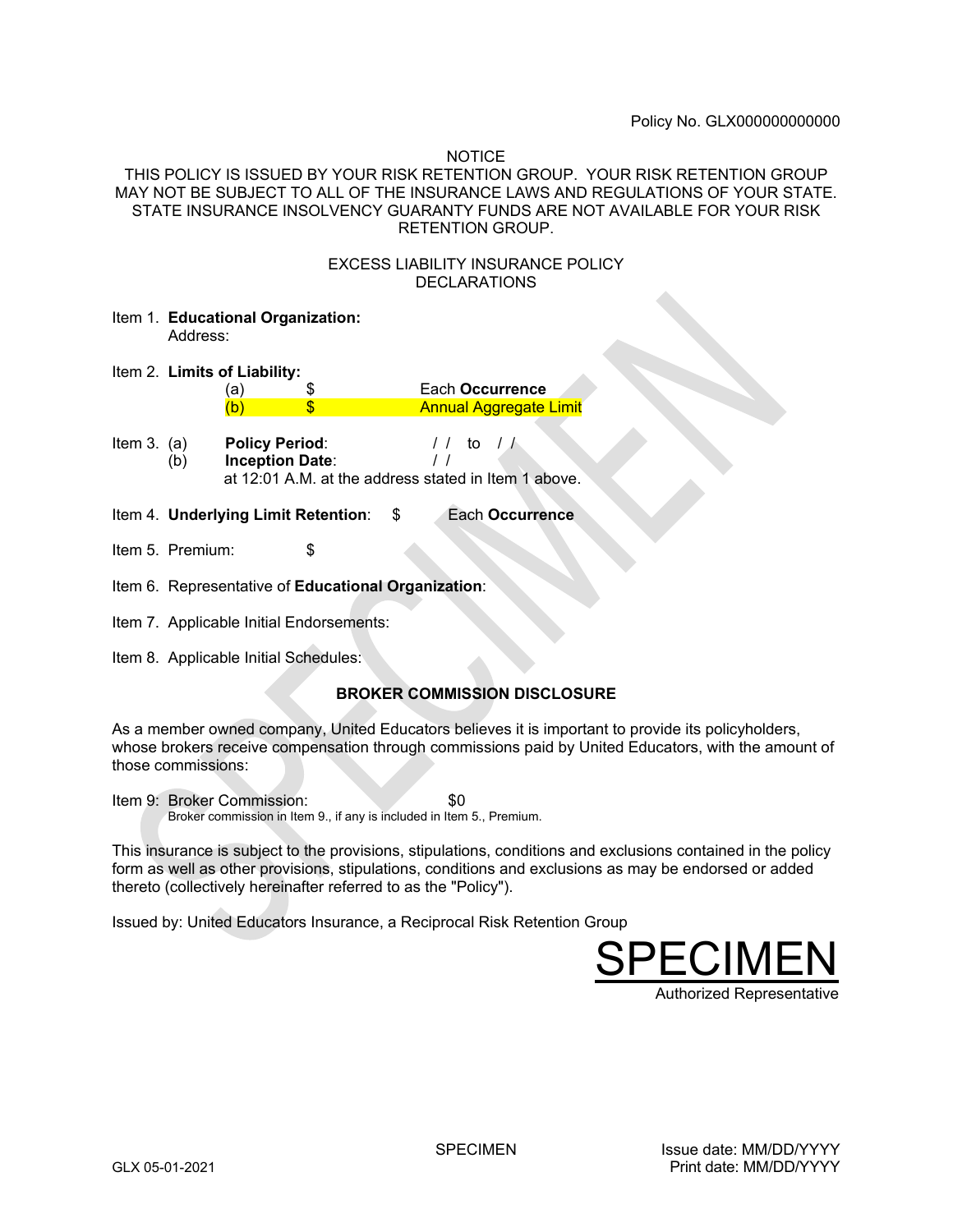#### **United Educators Insurance, a Reciprocal Risk Retention Group Excess Liability Policy Occurrence Form**

THIS IS AN **OCCURRENCE** POLICY EXCEPT THAT THE LIMITED EXTENSION OF COVERAGE FOR MEDICAL SERVICES IN PARAGRAPH 11.e. IS PROVIDED ON A "CLAIMS MADE" BASIS.

(The words "**we**," "**us**," and "**our**," when used in this Policy, refer to United Educators Insurance, a Reciprocal Risk Retention Group, the "Company" issuing this Policy of insurance).

In consideration of the payment of the premium, in reliance on the information furnished to **us** in the application and attachments thereto, and subject to the **Limit of Liability**, exclusions, definitions, conditions and other terms of this Policy, **we** agree with the **Educational Organization** that:

## **INSURING AGREEMENT**

1. **We** will pay on behalf of the **Insureds** that portion of the **Ultimate Net Loss** which is in excess of the **Underlying Limit Retention** amount up to the **Limit of Liability** of the Policy resulting from an **Occurrence** anywhere to which this insurance applies. This Policy applies excess of any **Underlying Insurance.**

#### **DEFINITIONS**

2. This Policy is subject to the following definitions:

#### **Advertising Injury** means injury resulting from

- a. oral or written publication of material that slanders or libels a person or organization or disparages a person's or organization's goods, products or services;
- b. oral or written publication of material that violates a person's right of privacy;
- c. misappropriation of advertising ideas or style of doing business; or
- d. infringement of trademark, title, copyright or slogan

in any advertisement, publicity article, broadcast, telecast, or electronic or video publication that arises out of an **Included Entity's** advertising of its goods, products or services.

**Allied Health Program** means an educational curriculum training students to become allied health professionals, including nurses, medical assistants, dental assistants, athletic trainers, audiologists, emergency medical technicians, phlebotomists, dental lab technicians, physical therapists, respiratory therapists, x-ray technicians, paramedics, lab technicians, certified nursing assistants, and similar allied health professions; but **Allied Health Program** does not include any curriculum that trains (i) physicians of any sort, including dentists and osteopathic physicians, (ii) perfusionists, (iii) chiropractors, (iv) midwives, (v) anesthetists, or other similar medical practitioners.

**Associated Medical Facility** means a hospital, clinic or other medical facility in which students of the **Educational Organization** are placed as interns as part of their course of study pursuant to an agreement between the hospital, clinic or other medical facility and the **Educational Organization**.

**Athletic Participant** means an individual who takes part or who took part with the expressed or implied consent of an **Included Entity** in any tryout, conditioning, practice, preparation, scrimmage, exhibition or game which is related to the **Included Entity's** organized athletic programs.

**Athletic Traumatic Brain Injury** means any **Traumatic Brain Injury** to an **Athletic Participant** in connection with, arising out of, relating to or attributable to any tryout, conditioning, practice, preparation, scrimmage, exhibition or game which is related to the **Included Entity's** organized athletic programs.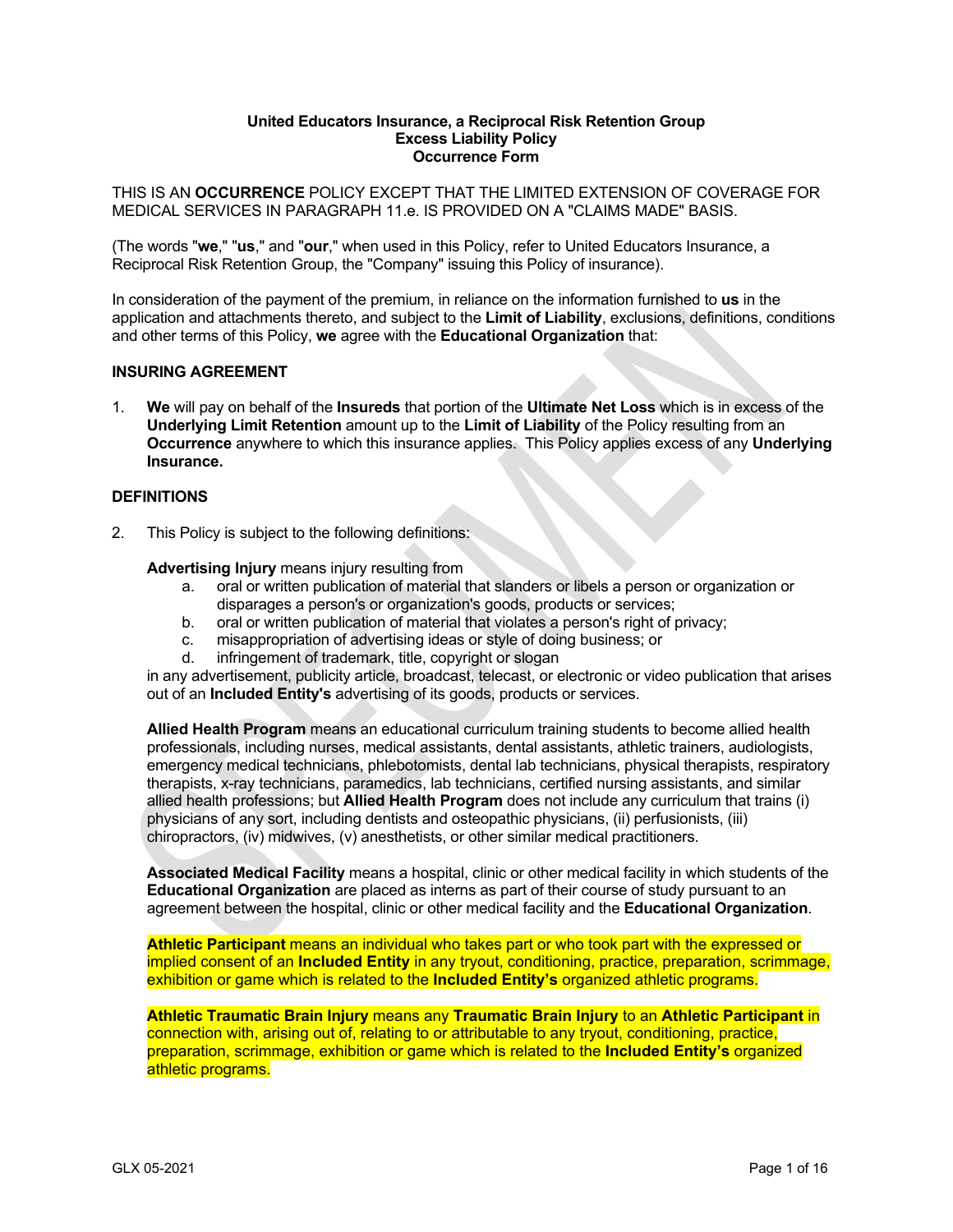**Automobile** means a land motor vehicle designed and registered for use on public roads including any attached trailer or equipment. **Automobile** does not mean or include

- a. solar or battery-powered experimental motor vehicles developed in conjunction with an educational program of the **Educational Organization** wherever operated including preparing or practicing for, or participating in, any competition or time trial with other educational organizations; or
- b. motorized land vehicles or equipment principally designed for use off public roads or on an **Included Entity's** property that are neither registered as a motor vehicle nor insured under an automobile liability insurance policy, including tractors, mowers, snow-blowers, grading equipment, farm equipment, forklifts, backhoes, all-terrain vehicles, bulldozers and similar equipment.

**Bodily Injury** means physical or mental injury, emotional distress, sickness, disease, shock, or death sustained by a person. However, **Bodily Injury** does not include any physical or mental injury, emotional distress, sickness, disease, shock, or death related to or arising out of **Sexual Misconduct**.

**Child Molestation** means any actual or alleged sexual conduct with a minor.

**Claim** means a demand for **Damages**.

**Completed Operations Liability** means liability resulting from an **Occurrence** arising out of an **Included Entity's** operations, if the **Occurrence** commences after such operations have been completed or abandoned and occurs away from premises owned, rented, or controlled by the **Included Entity**; but operations shall not be deemed incomplete because improperly or defectively performed or because further operations may be required pursuant to an agreement.

**Computer System** means any computer hardware, software or any components thereof that are or can be linked together through a network of two or more devices accessible through the Internet, internal network or connected with data storage or other peripheral devices (including, without limitation, telephones, wireless and other mobile devices), as well as any cloud computing or other resources operated by a third party service provider.

**Damages** means the amounts that an **Insured** becomes legally obligated to pay as compensation to an injured party. **Damages** includes punitive or exemplary damages, where lawfully insurable, and **Defense Costs**. But **Damages** does not include:

- a. taxes, fines, or criminal penalties;
- b. the cost of compliance with injunctive or equitable relief; or
- c. any matters uninsurable under the law pursuant to which this Policy shall be construed.

**Defense Costs** means the fees and expenses of investigation and defense of **Claims**, and the costs of appeal or similar bonds for amounts up to the **Limit of Liability**, and includes reasonable attorneys' fees and disbursements; but **Defense Costs** does not include the wages or salary of any employee of any **Insured** or any amounts paid by an underlying insurer pursuant to its duty to defend an **Insured**.

**Digital Data** means any record, data, research, or information of any kind, including but not limited to **Financial Information**, **Health Information** or **Identifying Information**, that is stored on a **Computer System**.

**Educational Organization** means the entity named as such in Item 1 of the Declarations.

**Employee Occupational Disease Liability** means liability of an **Insured** to any employees or former employees of an **Included Entity** for **Bodily Injury** arising from disease which is caused or aggravated by conditions to which the employee is exposed during such employment.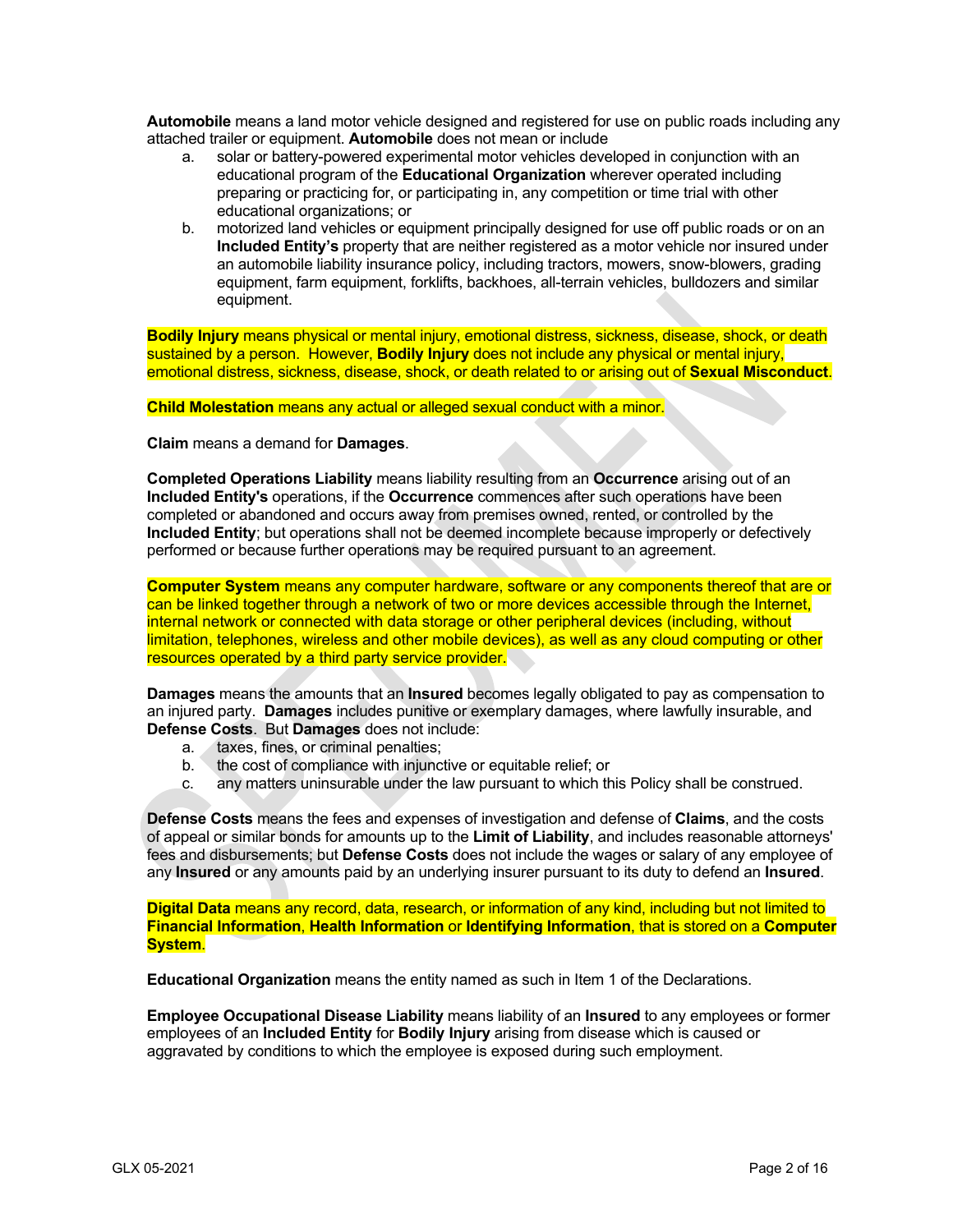**Extended Discovery Period** means the extended period of time, if granted pursuant to Section 28 herein, for reporting **Claims**, during the 36-month period after the end of the **Policy Period** but only for an **Occurrence** taking place within the **Policy Period**.

**Financial Information** means an individual or organization's non-public financial data, regardless of how or where it is stored or what format it is in, including but not limited to credit card numbers, credit ratings, bank account numbers, bank account balances, or any other information that is used in billing, credit assessment, financial aid determinations, business transactions, or other financial activities.

**First Aid** means any uncompensated emergency care or treatment given to an ill or injured person at the scene of an accident before a licensed medical professional can provide regular medical aid. However, **First Aid** shall not mean services provided by an individual (i) in the course of his/her employment as, or training for, a physician, nurse, or other licensed medical professional; or (ii) in the course of volunteer work as a physician, nurse, or other licensed medical professional.

**Health Information** means any information concerning an individual that would be considered "protected health information" or "electronic protected health information" within the Health Insurance Portability and Accountability Act of 1996 (as amended) (HIPAA) or the Health Information Technology for Economic and Clinical Health Act (HITECH Act), and their implementing regulations, or protected health-related information under any similar federal, state, local or foreign law.

**Identifying Information** means any information, regardless of how or where it is stored or what format it is in, that could potentially be used to distinguish or trace an individual's identity either alone or when combined with other personal or identifying information, including but not limited to a person's full name, date of birth, social security number, place of birth, government issued identification number, or biometric records.

**Inception Date** means the date and time stated in Item 3.(b) of the Declarations.

**Included Entity** means:

- a. the **Educational Organization;**
- b. any not-for-profit organization or entity over which the governing body of the **Educational Organization** exerts effective control and that is named in, and whose accounts are included with or consolidated into, the financial statements submitted to **us** most recently by the **Educational Organization** prior to the rating of the premium for the **Policy Period**; however, no entity or affiliate or subsidiary of any entity that has not qualified as a not-forprofit entity under applicable provisions of the Internal Revenue Code is an **Included Entity**, and no person or entity is an **Insured** with respect to such entity, unless that entity is listed on Schedule A;
- c. any entity listed on Schedule A of this Policy; and
- d. any not-for-profit entity acquired or formed by or merged with an **Included Entity** during the **Policy Period** provided that
	- (1) the value of the sum of all assets (including, but not limited to, real estate, securities, assumed indebtedness and other consideration) expended, assumed or exchanged for any such acquisition, formation or merger does not exceed 5% of the total assets of the **Educational Organization** and its consolidated subsidiaries and affiliates as most recently reported to **us** for rating purposes prior to such **Policy Period**;
	- (2) the combined or consolidated operations and the acquired, formed or merged entity are not materially different from those of the **Included Entity** prior to the acquisition, formation or merger:
	- (3) coverage with respect to that newly formed, acquired or merged entity will begin on the date of acquisition, formation or merger, and there is no coverage for any entity acquired by or merged into the **Included Entity** or for any person with respect to that entity for **Occurrences** happening prior to the date of acquisition or merger; and
- e. In addition to coverage provided in Item d. listed above, any newly formed, acquired or merged affiliates of the **Educational Organization,** shall be added as **Included Entities**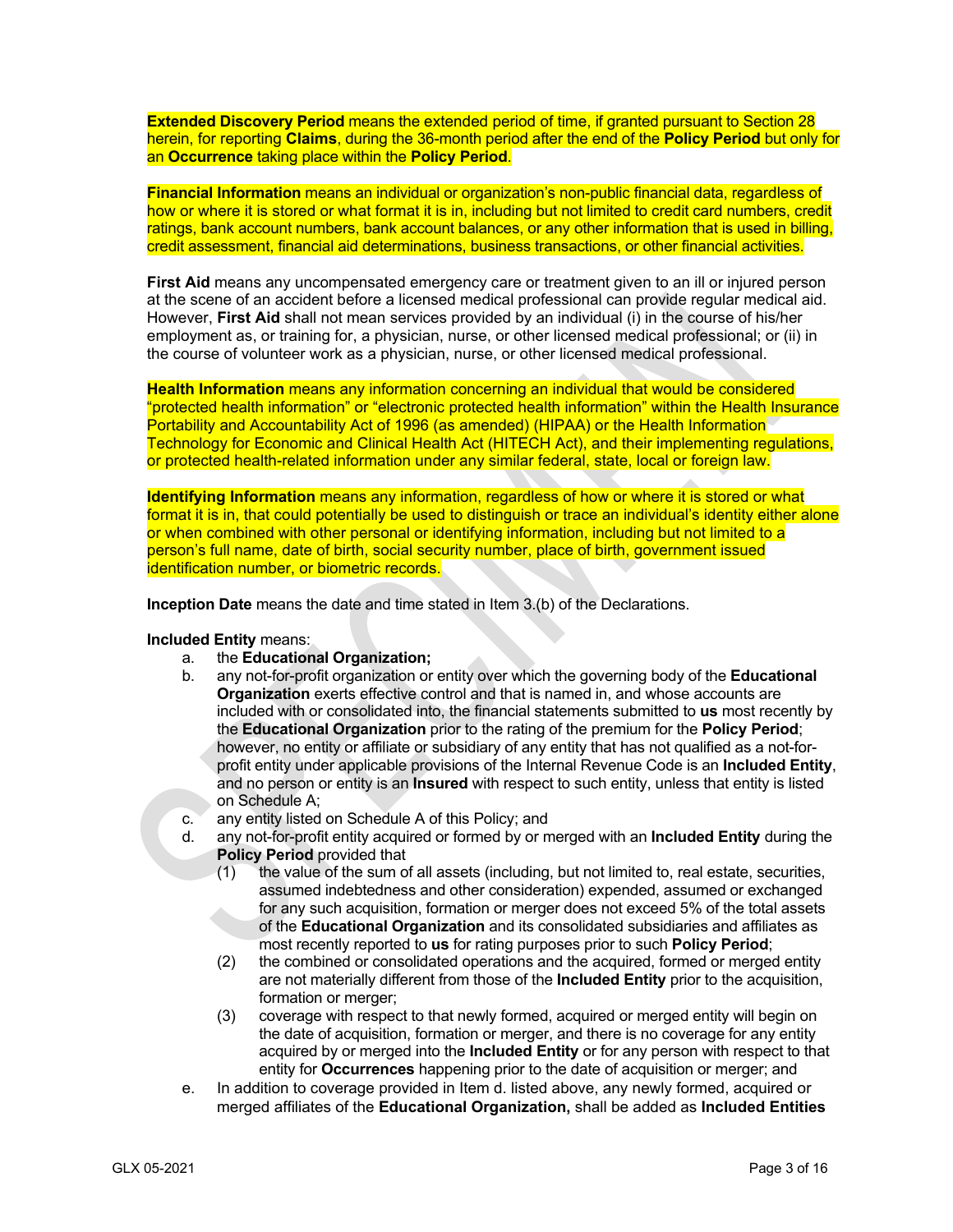to this Policy as of the effective date of their formation, incorporation or acquisition by the **Educational Organization**, provided

- (1) they are reported to **us** within sixty (60) days of the date of their formation, incorporation or acquisition by the **Educational Organization** and
- (2) are subsequently accepted for coverage by **us** and named on the Policy.

**Included Entity's Products** means goods or products manufactured, sold, tested, handled, or distributed by an **Included Entity** or others trading under its name or materials that were the subject of completed or abandoned operations of the **Included Entity**.

#### **Insured** means:

- a. the **Included Entities**;
- b. any past, present or future trustees, governing board directors or **Officers** of an **Included Entity** while acting within the scope of their duties on behalf of that **Included Entity**; the estates, heirs, legal representatives or assigns of deceased, incompetent, insolvent or bankrupt trustees, governing board directors, or **Officers**; and spouses or domestic partners of governing board directors or trustees to the extent they are involved in **Claims** solely because of their status as spouses or domestic partners;
- c. at the option of the **Educational Organization**, any
	- (1) past, present and future employee, member of the faculty, student teacher, or teaching assistant of an **Included Entity**;
	- (2) member of a committee, including an Institutional Review Board (as recognized by the U.S. Food and Drug Administration and U.S. Department of Health and Human Services) of an **Included Entity**, or a representative to an education association of which the **Educational Organization** is a member;
	- (3) uncompensated volunteer worker performing services on behalf and with the express direction and authority of an **Included Entity**;
	- (4) student of an **Educational Organization** while serving in a supervised internship program in satisfaction of course requirements; or
	- (5) student of an **Educational Organization** while acting at the direction of, complying with policies and procedures governing conduct at, or performing services primarily for or on behalf of, the **Educational Organization**;

but only while acting within the scope of their duties or obligations in their respective capacities to an **Included Entity** as described in clause b. or c. above, and coverage for these individuals is subject always to all other terms and conditions of this Policy;

- d. any person legally responsible for the use of an **Automobile** owned, rented, leased, borrowed, hired or used by an **Included Entity** with its express permission; but **Insured** under this Paragraph d. does not include:
	- (1) any person or organization's (other than an **Included Entity's**) agent or employee, operating an **Automobile** repair shop, public garage, sales agency, service station, or public parking place, with respect to any **Occurrence** arising out of the operation thereof; or
	- (2) the owner or any permissive user of the owner of an **Automobile** that is not owned by an **Included Entity**; however, at the request of the **Educational Organization**, **we** will deem as an **Insured**
		- (i) an employee of an **Included Entity** for liability arising out of the use of his or her personal **Automobile** in the business of that **Included Entity** on behalf of and with the express permission of that **Included Entity**; or
		- (ii) any person who rents or leases **Automobiles** on behalf of and with the express permission of the **Included Entity**, but only while acting within the scope of their duties or obligations in the respective capacities to an **Included Entity**;
- e. except with respect to the use or operation of an **Automobile**, any person or organization to whom any **Included Entity** is obligated by virtue of a contract or agreement to provide liability insurance such as is afforded by this Policy, but only
	- (1) to the extent of such obligation;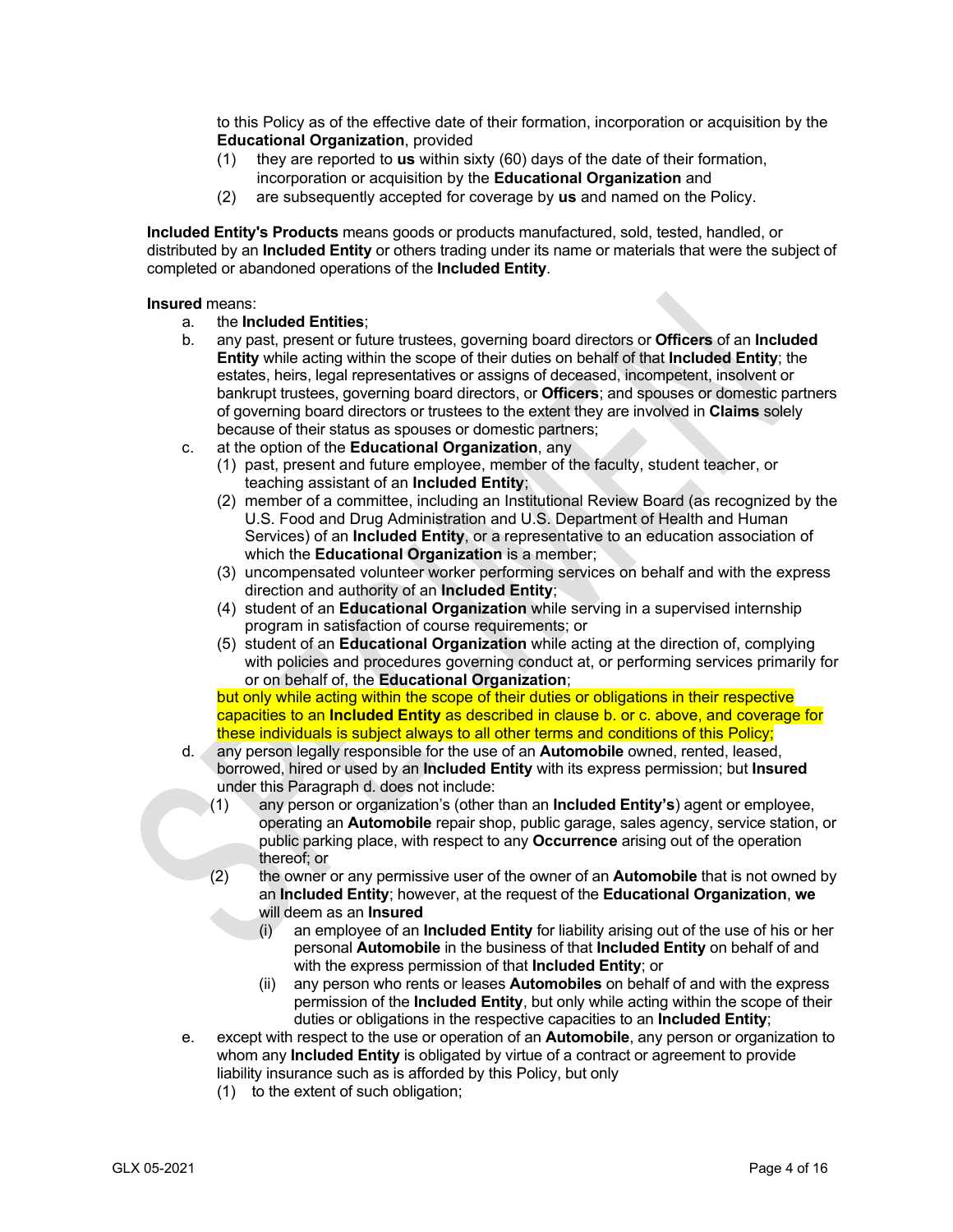- (2) for operations (other than commercial insurance operations) by or on behalf of that **Included Entity** or operation of facilities of that **Included Entity** or use of facilities by that **Included Entity**; and
- (3) if the contract or agreement is made prior to a covered **Occurrence**; and
- f. **Automobile** dealerships and leasing corporations that own **Automobiles** which are leased or loaned to an **Included Entity** but only for liability arising out of the activities of the **Included Entity's** employees.

**Limit of Liability** means the maximum amounts that are provided by this Policy to pay **Damages**, respectively, for each **Occurrence** and in the aggregate for all **Occurrences** during the **Policy Period** as stated in Items 2(a) and (b) of the Declarations.

**Medical Services** means any acts that may be legally performed only by a physician, nurse or other licensed medical professional within the scope of his/her medical license, regardless of whether the person is licensed or not. However, the application of **First Aid** shall not be considered **Medical Services**.

**Model aircraft** means a non-human carrying device capable of sustained flight in the atmosphere which has a flight weight of 100 pounds or less (flight weight includes the weight of the aircraft itself, fuel and other fluids, and all payload) used for research and/or educational purposes; but, model aircraft does not include any rocket or missile.

**Non-Employee Sexual Harassment** means unwelcome sexual advances, requests for sexual favors, or other verbal or physical conduct of a sexual nature when such conduct has the purpose or effect of unreasonably interfering with performance by, or creating an intimidating, hostile, or offensive environment for a student or person other than an employee of an **Included Entity**.

**Non-Flight Curriculum-Related Instruction** includes the assembly, maintenance, service, ownership, use or operation of owned aircraft not used in flight, but instead solely for maintenance or service as part of **Non-Flight Curriculum-Related Instruction**; however **Non-Flight Curriculum-Related Instruction** does not include:

- (i) the flying of any aircraft,
- (ii) the time commencing with the take-off run or landing run of any aircraft or
- (iii) the assembly, maintenance, service, ownership, use or operation of any aircraft actually used in flight.

### **Occurrence** means:

|    | an accident during the <b>Policy Period</b> or the continuous, intermittent or repeated exposure to |
|----|-----------------------------------------------------------------------------------------------------|
|    | conditions that commence during the Policy Period that causes Bodily Injury or Property             |
|    | <b>Damage</b> neither expected nor intended by the <b>Insured</b> ; or                              |
| b. | an event that first occurs during the Policy Period that causes Personal Injury or                  |
|    | <b>Advertising Injury.</b>                                                                          |
|    |                                                                                                     |

The use of reasonable force to protect persons or property shall be deemed "neither expected nor intended" within the meaning of a. above.

### Breach of contract is not an **Occurrence.**

**Officer** means any corporate officer of an **Included Entity** whether or not an employee; and any president, chancellor, provost, treasurer, vice president, dean or other comparable senior administrator of any **Included Entity**.

**Outbreak** means a human illness caused by any virus or bacteria declared on or after 1/1/2021 as a:

a. pandemic or epidemic by the World Health Organization or the Centers for Disease Control: or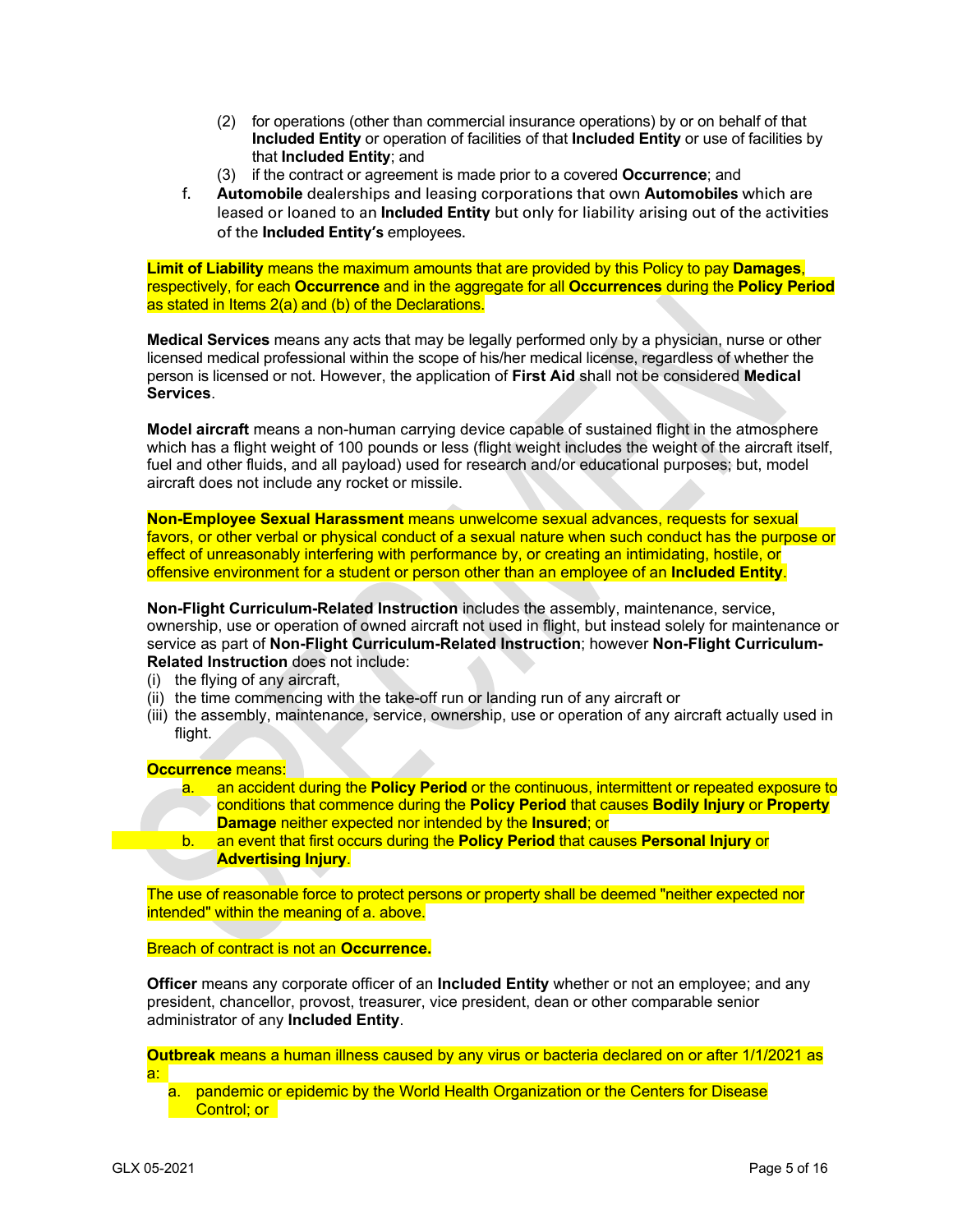b. Public Health Emergency by the Secretary of the US Department of Health and Human Services or by a state government authority.

**Personal Injury** means injury resulting from

- a. false arrest, detention or imprisonment;
- b. malicious prosecution;
- c. wrongful entry into, or eviction of a person from, a room, dwelling or premises a person occupies;
- d. oral, written, video or electronic publication of material that slanders or libels a person or organization or disparages a person's or organization's goods, products or services (other than in any advertisement, publicity article, broadcast, telecast, or electronic or video publication that arises out of an **Included Entity's** advertising of its goods, products or services); or
- e. violation of a person's right of privacy.

**Policy Period** means the period from the first date and hour stated in Item 3 of the Declarations until the earlier of the last date and hour stated in Item 3 of the Declarations or the date and hour of cancellation of this Policy.

**Pollutant** means any solid, liquid, gaseous or thermal irritant, contaminant, toxic or hazardous substance or any substance which may, does, or is alleged to affect adversely the environment, property, persons or animals, including any Select Agents (as defined by the United States Department of Health and Human Services and the United States Department of Agriculture), fungi, spores, smoke, vapor, soot, fumes, acids, alkalis, chemicals and waste. Fungi includes, but is not limited to, any form or type of mold, mushroom, or mildew. Spores includes any reproductive body produced by or arising out of fungi. Waste includes materials to be recycled, reconditioned or reclaimed. However, no virus or bacteria is a **Pollutant** unless such virus or bacteria qualifies as a Select Agent and is used, stored, or maintained by an **Included Entity** for research purposes**.**

**Product Liability** means liability arising out of the end-use of the **Included Entity's Products** after possession of such goods or products has been relinquished to others by the **Included Entity** (or by others trading under its name) and if such use occurs away from premises owned, rented or controlled by the **Included Entity**.

**Property Damage** means physical injury to or destruction of tangible property (which does not include any **Digital Data**) of others including loss of use if the loss of use results from the physical injury or destruction of the tangible property, loss of use of tangible property of others that has not been physically injured or destroyed, and consequential damage or evacuation loss from actual or threatened physical injury or destruction of tangible property.

**Reporting Officer** means a position equivalent to any of the below of the **Educational Organization:**

- a. President, Chancellor or Head of School;
- b. Provost or Chief Academic Officer:
- c. VP of Finance, Chief Financial Officer, VP of Administration, or Chief Business Officer;
- d. VP of Legal Affairs or General Counsel;
- e. VP of Student Affairs;
- f. Athletic Director; or
- g. Director of any dispensary, clinic, infirmary, student health center, athletic facility, or similar facility, maintained by an **Included Entity** to provide medical, athletic training, psychological or mental health counseling services principally for use by the **Included Entity's** employees or students.

**Secure Data** means any:

a. **Identifying Information**,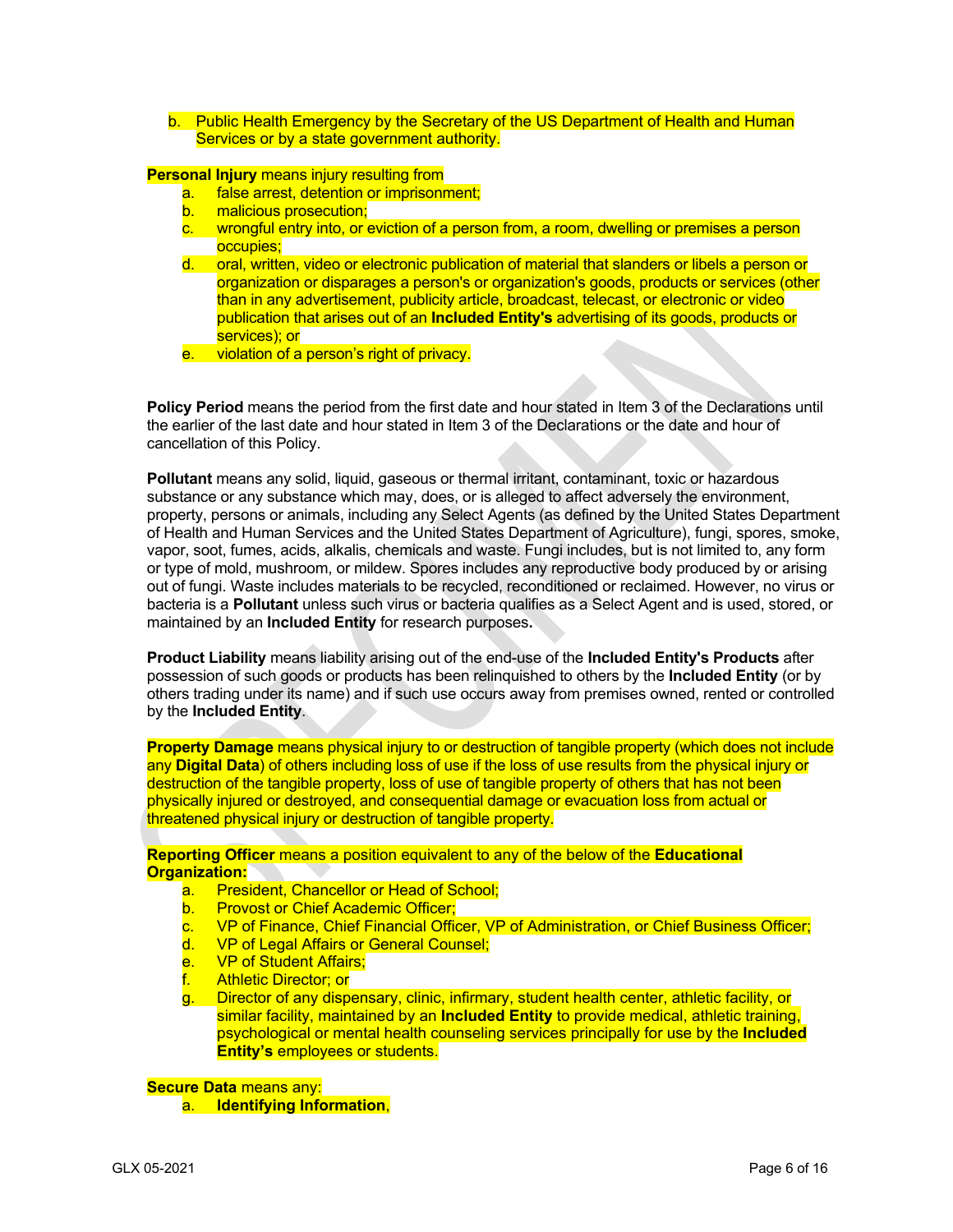- b. **Financial Information**,
- c. **Health Information**, or
- d. **Digital Data.**

**Sexual Misconduct** means any actual or alleged **Non-Employee Sexual Harassment**, **Child Molestation**, or any other sexual assault, sexual abuse, or wrongful sexual conduct.

**Student Discipline Process** means the policy, practice or procedure of training, response, investigation, handling, resolution or adjudication of allegations of **Sexual Misconduct**, regardless of whether it is handled in a formal Title IX process.

**Traumatic Brain Injury** means any of the following:

- a. a concussion or sub-concussive brain injury or brain trauma;
- b. a reaction by the brain to a bump, blow or jolt to the head or body that is transmitted to the head; or
- c. any brain injury or brain trauma which results, either immediately or later in time, in changes in behavior, thinking, and/or physical or cognitive functioning.

**Ultimate Net Loss** means the total sum that the **Insured** shall be obligated to pay in respect of any single **Occurrence** for **Damages**.

**Underlying Insurance** means formal or informal risk instruments or transfer mechanisms including trusts or captives; or risk transfer mechanisms that name the **Insured** as "additional insured."

**Underlying Limit Retention** means the amount stated in Item 4. of the Declarations. This amount applies separately and always to each **Occurrence** covered by this Policy whether or not **Underlying Insurance** is available to the **Insured** to cover the **Underlying Limit Retention** amount. The **Underlying Limit Retention** amount shall be satisfied with respect to an **Occurrence** when the amount stated in Item 4. of the Declarations is exceeded by

- a. **Damages** other than **Defense Costs**, when **Defense Costs** are outside the liability limits of the **Underlying Insurance**; or
- b. **Damages**, if **Defense Costs** are within the liability limits of **Underlying Insurance** or if no **Underlying Insurance** applies to that **Occurrence**.

**Watercraft** means any ship or vessel intended to be operated on or beneath the water whether or not self-propelled.

**Wrongful Employment Practices** means wrongful acts against or wrongful treatment of an employee, former employee or applicant for employment by an **Included Entity** in its capacity as employer or by any person for whose conduct or misconduct the **Included Entity** is liable, including wrongful failure to hire, retain or promote; wrongful discrimination in the terms or conditions of employment, including sexual harassment; wrongful demotion, termination of employment, or discipline; failure to grant due process; the granting or removal of tenure; defamation or retaliation.

### **LIMIT OF LIABILITY AND AGGREGATION**

3. Irrespective of the number of policy periods or geographical area over which alleged or actual injuries or damages arise; the number of alleged or actual injuries or damages, the number of persons who sustain alleged or actual injuries or damages, or the number of **Claims** made or suits brought against one or more **Insureds**, on account of one or more **Occurrences**, **our** liability for all **Damages** is limited to the amount stated in item 2.(a) of Declarations for each **Occurrence** covered by this Policy, and the amount stated in item 2.(b) of the Declarations in the aggregate for all **Occurrences** covered by this Policy.

All **Bodily Injury**, **Property Damage**, **Personal Injury** or **Advertising Injury** attributable directly or indirectly to the same accident, event, cause, defect or hazard, or failure to warn of such, or to the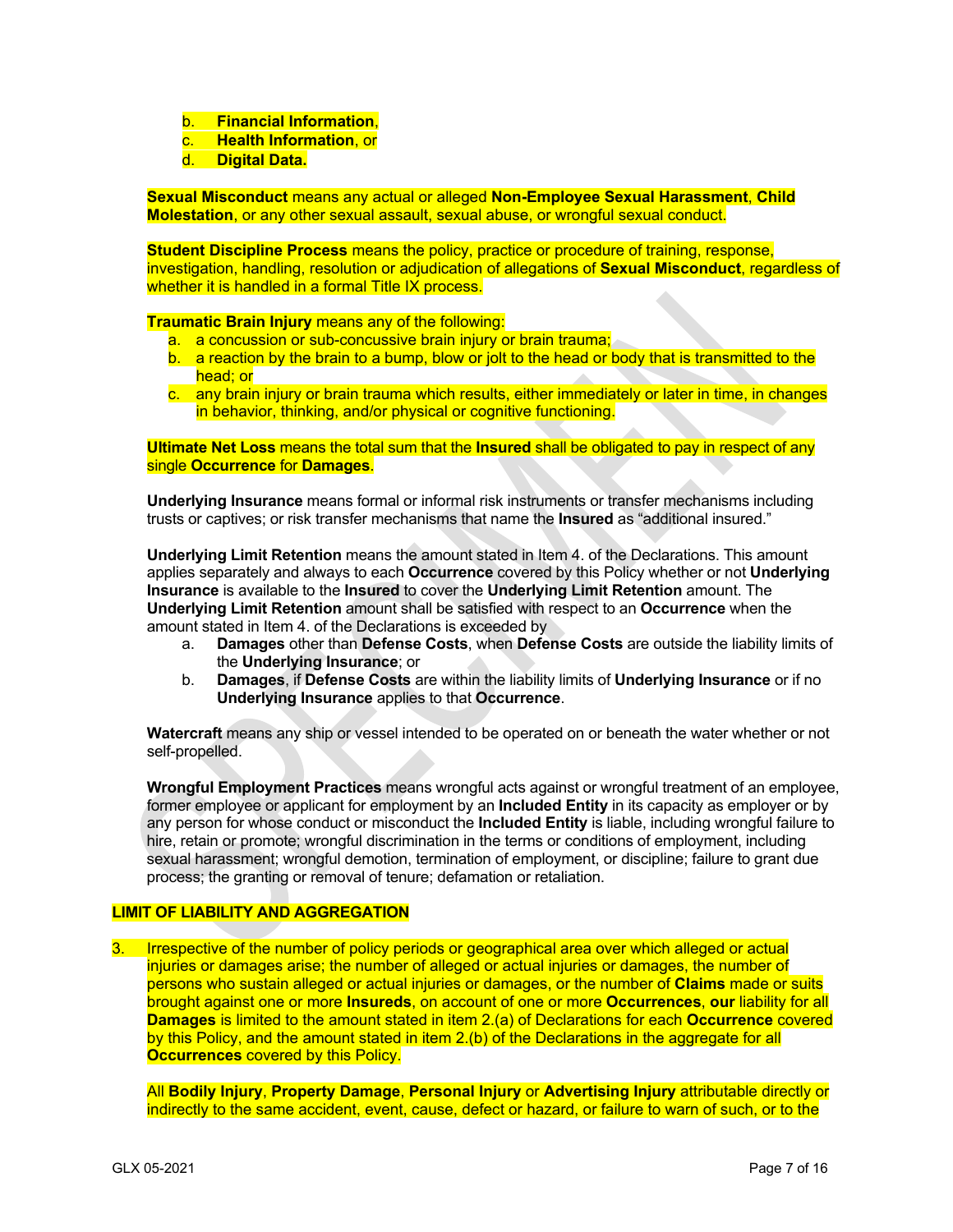same or similar conditions, shall be deemed to constitute one single **Occurrence**, irrespective of the policy periods or geographical area over which alleged or actual injuries or damages arise, the number of alleged or actual injuries or damages sustained, the number of persons who sustain alleged or actual injuries or damages, or the number of **Claims** made against one or more **Insureds**.

In addition to the above, for all **Occurrences** arising out of or related to:

# a. **Included Entity's Products**

Any alleged or actual injuries or damages that are directly or indirectly attributable to the design, formulation, manufacture, distribution, use, operation, maintenance or repair of an **Included Entity's Products** or the failure to warn as to its use, operation or maintenance shall be deemed to constitute one single **Occurrence**, irrespective of the number of policy periods or geographical area over which alleged or actual injuries or damages arise; the number of such alleged or actual injuries or damages sustained; the number of persons who sustain alleged or actual injuries or damages; or the number of **Claims** made against one or more **Insureds**.

## b. **Athletic Traumatic Brain Injury**

The following circumstances listed below which in any way cause, result in, and/or are related or connected to **Athletic Traumatic Brain Injury**, including any related **Medical Services**, shall collectively be grouped together and deemed to constitute one single **Occurrence**, irrespective of the number of policy periods or geographical area over which alleged or actual injuries or damages arise, the number of such alleged or actual injuries or damages sustained, the number of persons who sustain alleged or actual injuries or damage, or the number of **Claims** made against one or more **Insureds**:

- (1) any and all related accidents during the **Policy Period**;
- (2) the continuous, intermittent or repeated exposures to the same or similar conditions that commence during the **Policy Period**; or
- (3) formal or informal policies, practices, procedures or courses of conduct that commence during the **Policy Period**.

4. a. Solely with respect to the Exception to Exclusion 11.e. of this Policy, all **Claims** arising out of: (1)the same accident, event, cause, defect or hazard, actor, or actual or alleged wrongdoer; or

the failure to warn of such; or

(2)the same or similar conditions,

shall be deemed to constitute one single **Claim** first made when the earliest of such **Claims** is made against any **Insured**, irrespective of the number of policy periods or geographical area over which the alleged or actual injuries or damages occur, the number of policy periods over which the **Claims** are made, the number of policies issued by **us** to the **Educational Organization** during which the **Claims** are made, the number of alleged or actual injuries or damages sustained, the number of persons who sustain alleged or actual injuries or damages, or the number of **Claims** made against one or more **Insureds**.

- b. In the event that the **Insured** is also an Insured under any Educators' Legal Liability Insurance Policy issued by **us** ("ELL Policy"), to the extent that any Wrongful Act giving rise to a Claim (as such terms are defined in an ELL Policy) under such ELL Policy in whole or part gives rise to, occurs in connection with or arises from an **Occurrence** within the meaning of this Policy, the liability of the Company under this Policy with respect to such **Occurrence** shall be reduced by the amount the Company is obligated to pay under the remaining Aggregate Limit of Liability of such ELL Policy with respect to such Wrongful Act.
- 5. **We** shall have no further obligation after the Annual Aggregate **Limit of Liability** has been exhausted.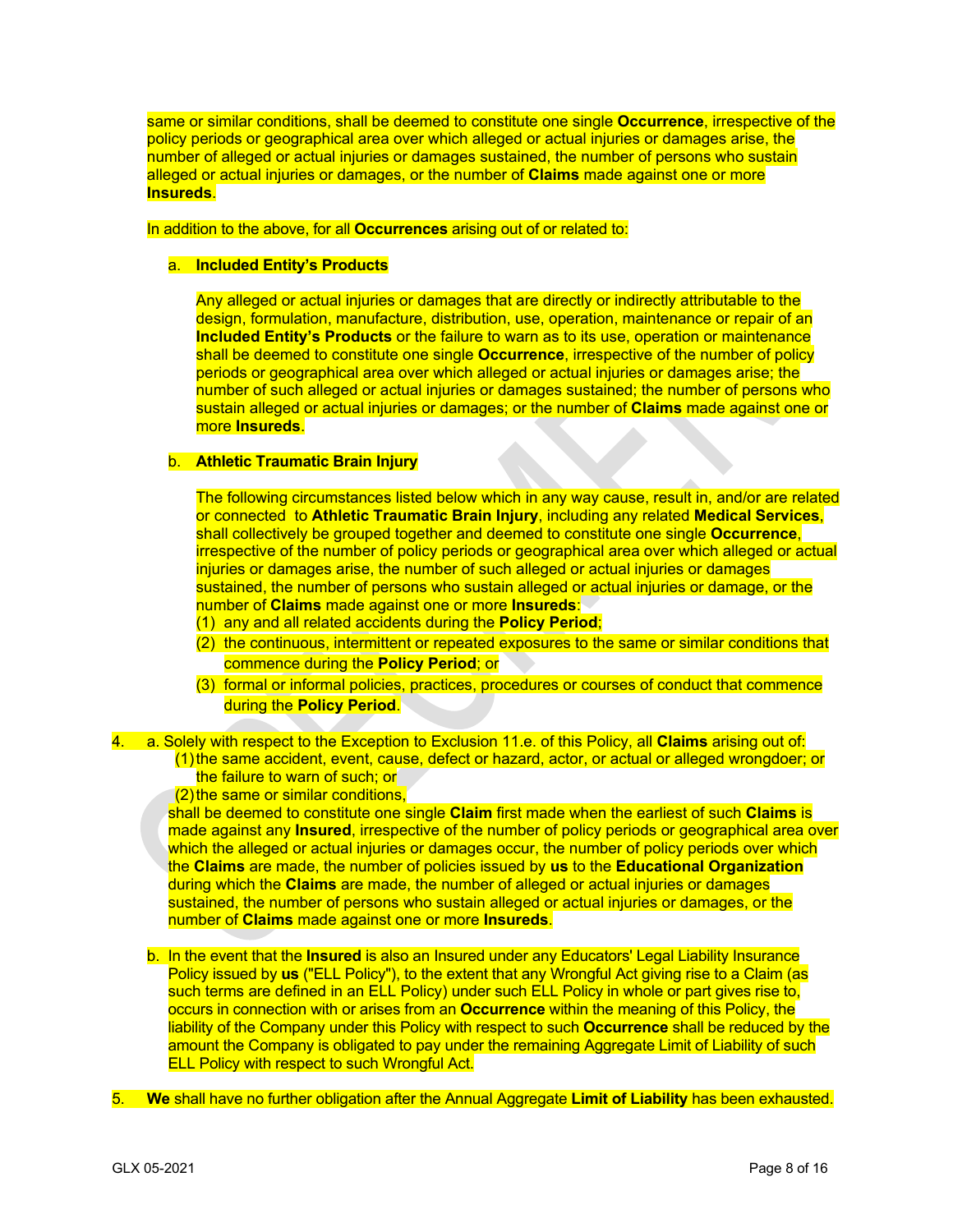### **DEFENSE AND SETTLEMENT**

- 6. **We** will pay **Damages** on behalf of an **Insured** as soon as practicable after:
	- a. the **Insured's** liability has been established by judgment after actual trial or by written agreement to which **we** have consented; and
	- b. it has been determined that the **Ultimate Net Loss** as a result of the **Occurrence** in question exceeds the **Underlying Limit Retention** amount.
- 7. **We** have no duty to defend any **Insured** and **we** shall not be called upon to assume charge of the investigation, settlement or defense of any suit brought or legal proceedings instituted against any **Insured**, but **we** shall have the right and be given the opportunity, to be associated at **our** own expense with the **Insured** or the **Insured's** underlying insurers, or both, in the defense and control of **Claims**, or the trial of any suits or other legal proceedings, relative to any **Occurrence** that, in **our** opinion, may create liability for us under the terms of this Policy, in which event the Insured shall fully cooperate with **us** in the defense of that **Claim**. For any **Occurrence** or **Claim** reported to **us** according to paragraph 12 of this Policy, the **Insureds** must cooperate with **us** and with any claims administrator **we** designate in the investigation, defense or settlement of **Claims**.

In the event the **Insured** or the **Insured's** underlying insurers elect not to appeal a judgment in excess of the **Underlying Limit Retention** amount, **we** may appeal (including disbursements and interest on judgments incidental to the appeal), but in no event shall **our** liability exceed the **Limit of Liability** of this Policy including the cost of such appeal.

- 8. The **Insureds** shall immediately notify **us** of any settlement demand, and no settlement offer shall be made or settlement agreed to by an **Insured** without **our** prior consent (which **we** will not unreasonably withhold or delay), other than a settlement for which no payment for **Damages** is sought by the **Insureds** under this Policy.
- 9. If the **Insureds** shall refuse to consent to a reasonable settlement **we** recommend that is acceptable to the claimant and if the **Insureds** shall elect thereafter to contest any **Claim** or continue any legal proceedings in connection with that **Claim**, then **our** liability for **Damages** in respect of that **Claim** shall not exceed the amount for which it could have been settled including **Defense Costs** incurred up to the date of such refusal.
- 10. If a single **Claim** involves both covered and uncovered elements, the **Insureds** and **we** agree to use best efforts to determine a fair and proper allocation of **Damages** based upon each **Insured** and **our**  relative legal exposure with respect to the covered and non-covered elements of the **Claim**. **We** will be obligated to pay only that portion of **Damages** allocated to covered elements of **Claims** against **Insureds**. If the **Insureds** and **we** are unable to agree upon an allocation, **we** shall advance that portion of **Damages** which the parties agree is not in dispute until a different allocation is negotiated or judicially determined.

### **EXCLUSIONS**

- 11. This Policy does not apply to:
	- a. any obligation for which any **Insured** or any company as its insurer may be held liable under any workers' compensation, unemployment compensation or disability benefits law or the Longshoremen's and Harbor Workers' Compensation Act, or any similar law;
	- b. **Wrongful Employment Practices**;
	- c. **Personal Injury** or **Advertising Injury**
		- (1) resulting from an act by or at the direction of any **Insured** if performed with the knowledge that such act would cause injury; or
		- (2) arising out of the oral or written publication of material
			- (i) first published prior to the beginning of the **Policy Period**; or
			- (ii) by or at the direction of the **Insured** with knowledge of its falsity;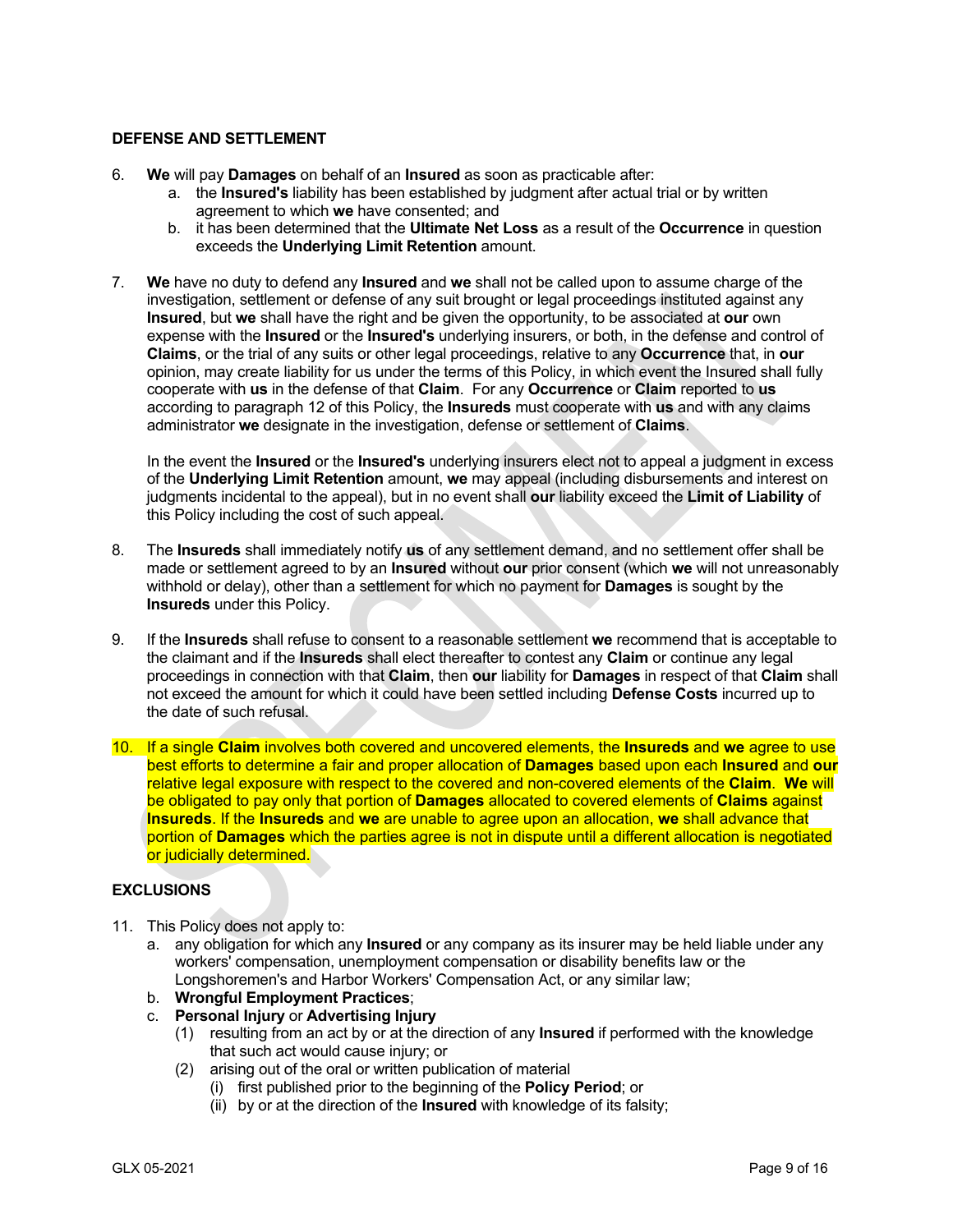## d. **Advertising Injury** arising out of

- (1) breach of contract;
- (2) the failure of goods, products or services to conform to advertised quality or performance; or
- (3) incorrect description or mistake in advertised price

**Exception**: Item (1) of this exclusion does not apply to misappropriation of advertising ideas under an implied contract;

- e. any liability arising out of rendering or failure to render any **Medical Services**; **Exception**: This exclusion shall not apply to the liability of the **Educational Organization** and its employed or student **Insureds** from **Claims** first made against any **Insured** during the **Policy Period** for an **Occurrence** on or after the **Inception Date**
	- (1) arising out of rendering or failure to render any **Medical Services** at
		- (i) a dispensary, clinic, infirmary, student health center, athletic facility, or similar facility maintained by the **Included Entity** principally for use by the **Included Entity's** employees or students; or
		- (ii) other incidental locations that are not medical facilities in the event of a medical emergency; and
	- (2) against an **Associated Medical Facility** and/or an **Insured** as a result of injury caused by a student intern while participating in any supervised practicum, field work experience, clinical training or internship program in fulfillment of course requirements in an **Allied Health Program**; and

the coverage afforded by this Exception to this Exclusion 11.e. does not extend to liability assumed by any **Insured** in any contract or agreement except for liability that the **Insured** would have in the absence of the contract or agreement;

- f. any **Property Damage** to property owned, occupied or rented by, or within the care, custody or control of, any **Insured**;
- g. any liability related to or arising out of or in any way involving any actual or alleged **Sexual Misconduct**, irrespective of the legal theory alleged, including but not limited to:
	- (1) training, response, investigation, handling, resolution, or adjudication of allegations of **Sexual Misconduct**;
	- (2) hiring, training, retention, or supervision of any actual or alleged perpetrator of **Sexual Misconduct**; and
	- (3) any **Student Discipline Process**;
- h. any liability arising out of the design, manufacture, assembly, maintenance, sale, service, ownership or operation of any **Watercraft**;

**Exception**: This exclusion shall not apply to

- (1) non-submersible **Watercraft** up to 50 feet in length;
- (2) rowing or sculling shells regardless of length;
- (3) **Watercraft** listed on Schedule B attached to this Policy;
- (4) **Watercraft** chartered with crew for a period up to twelve hours on a U.S. Coast Guardapproved and commercially-licensed vessel operated in U.S. waters, but this limited extension of coverage does not apply to any **Claim** relating to liability of others assumed by an **Insured** or any **Claim** by or on behalf of, or against, an owner, operator or crew member of any **Watercraft** or to any relative or estate of such owner, operator or crew member; or
- (5) loading or unloading of any **Watercraft** or **Watercraft** ashore, if at premises owned, leased, or controlled by an **Included Entity**;
- i. any liability arising out of the design, manufacture, assembly, maintenance, sale, service, ownership, lease, use or operation of any aircraft, including the use of parachutes or parasailing equipment from any aircraft, hang gliding, or any "lighter than air" craft or manned balloon;
	- **Exception:** This exclusion does not apply to:
	- (i) the use of non-owned regularly-scheduled commercial airlines by an **Insured**, operating within, originating from, or returning to the United States;
	- (ii) **Model Aircraft**;
	- a lighter-than-air craft that is an unmanned balloon; or
	- (iv) **Non-Flight Curriculum-Related Instruction**;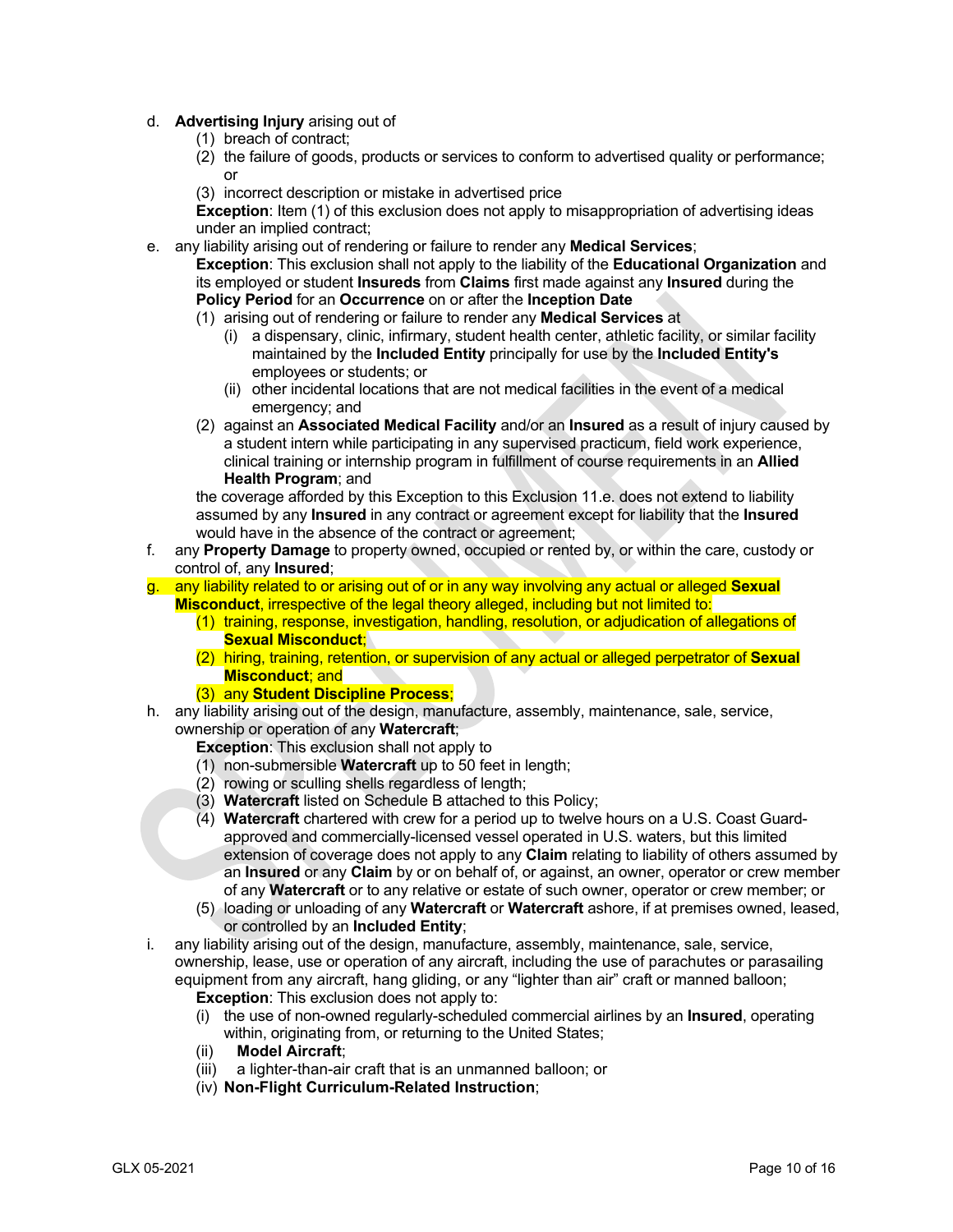j. any liability directly or indirectly resulting from war, invasion, hostile action of foreign enemies, civil war, rebellion, revolution, insurrection, military or usurped power; or confiscation, nationalization, requisition, destruction of, or damage to property by or under the order of any government or public or local authority;

**Exception**: This exclusion shall not apply to any events or conditions occurring in the United States of America, its territories or possessions or Canada;

- k. any liability arising out of, related to, or in any way involving asbestos or lead in any form;
- l. any liability arising out of the actual, alleged or threatened discharge, dispersal, release, seepage, migration, growth or escape of **Pollutants** into or upon land, the interior of buildings, any enclosed space or any other real estate; into the atmosphere, or into any watercourse or body of water, whether above or below ground or otherwise into the environment; or any direction, demand or request, whether governmental or other, that any **Insured** test for, monitor, clean up, remove, contain, treat, detoxify or neutralize **Pollutants**;

**Exception: We** will not apply this exclusion to

- (1) **Employee Occupational Disease Liability**; or
- (2) Subject always to the conditions in Paragraph (3) below, **Bodily Injury** or **Property Damage** to the property of others that is solely the result of:
	- (a) fire that breaks out from where it was intended to be including any consequential smoke damage;
	- (b) collision or overturning of an **Automobile**;
	- (c) explosion or lightning;
	- (d) the accidental upset, dropping, falling, breaking, spilling, splashing or rupture of any above-ground container of **Pollutants**;
	- (e) faulty heating or cooling equipment;
	- (f) application of pesticides, herbicides or swimming pool chemicals on or at a premises of an **Included Entity** by its employees who are properly licensed or certified by a federal or state agency to apply those pesticides, herbicides or chemicals; or
	- (g) a single or intermittent above-ground discharge, dispersal, release, or escape of **Pollutants** that commences during the **Policy Period** and ceases within seven (7) days of its commencement;
- (3) The limited coverage provided by the exceptions to this exclusion in Paragraph (2) above is at all times subject to and limited by these conditions:
	- (a) the exceptions only apply if the injury or damage is discovered or becomes known to the **Insured** within fourteen (14) days and reported to **us** in writing within sixty (60) days of the accident, fire, collision or overturning, explosion or lightning, or commencement of any discharge, dispersal, release, seepage, migration, growth or escape of **Pollutants**; and
	- (b) **we** will not pay any loss, cost or expense of
		- (i) evaluating, testing for, monitoring, cleaning up, removing, controlling, containing, treating, detoxifying and/or neutralizing the discharge, dispersal, release, seepage, migration, growth or escape of any **Pollutant** on property at any time owned, leased or rented by an **Insured** and/or under the control of any **Insured**; or
		- (ii) **Property Damage** to any aquifer or underground watercourse or well, or any **Property Damage** directly or indirectly arising out of underground or underwater operations of any **Insured**; and
	- (c) **our** liability is limited to that portion of **Damages** directly attributable to or caused by an **Insured's** own negligence and **we** will not pay or share in any liability of others resulting from **Pollutants** for which an **Insured** is held jointly and/or severally liable (whether under the Comprehensive Environmental Response Compensation & Liability Act or any other statute or any judgment of any court) for **Bodily Injuries** and/or **Property Damages** caused in fact by parties other than an **Insured**; and
	- (d) any discharge, dispersal, release, seepage, migration, growth or escape of **Pollutants** shall be deemed to have "commenced" at the time of the first event in any series, chain or combination of related events resulting in any discharge, dispersal, release, seepage, migration, growth or escape of **Pollutants**, and all subsequent, sequential,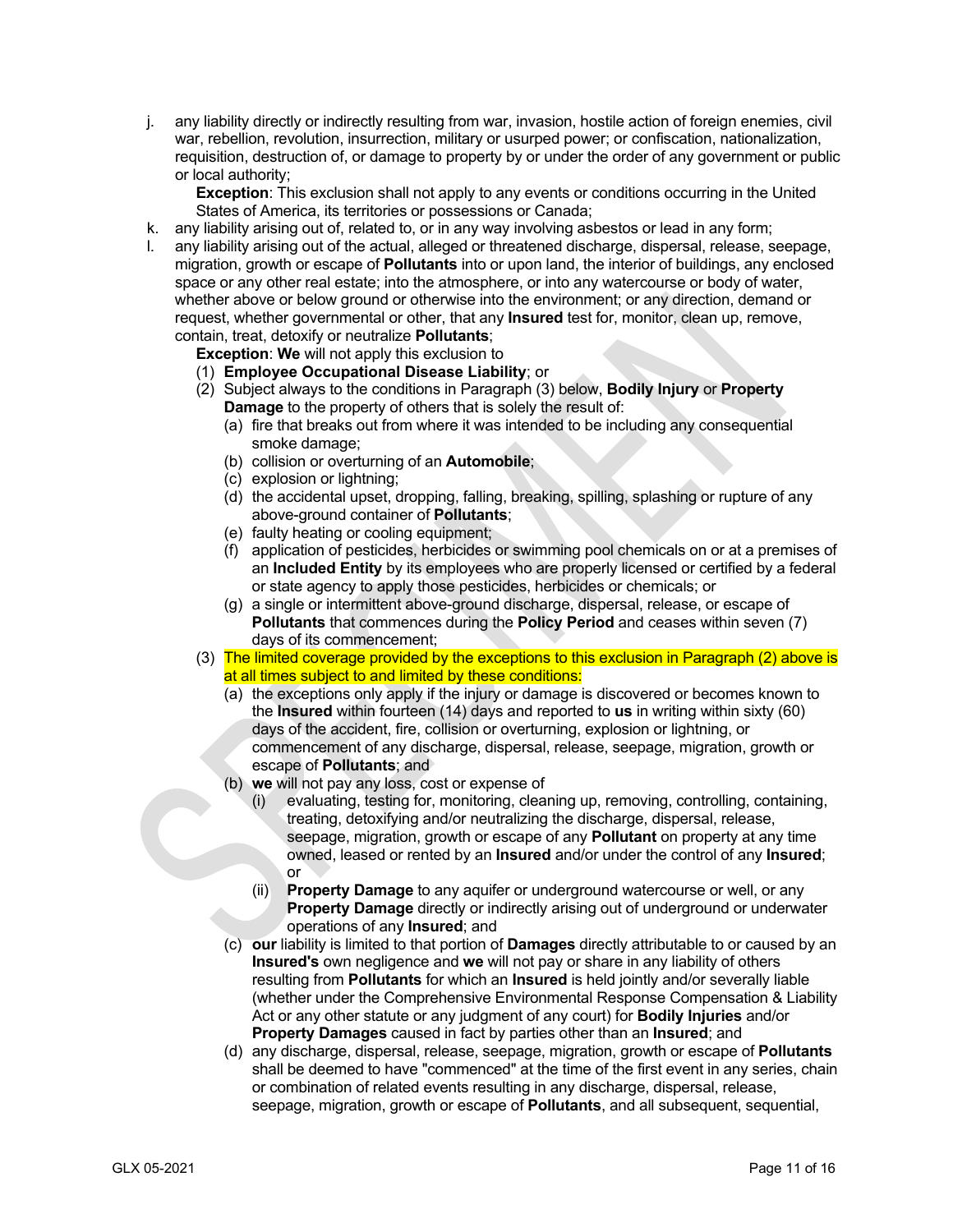contributing or combined discharges, dispersals, releases, seepages, migrations, growths or escapes, no matter when occurring, shall be deemed to have "commenced" at the time of that first event; and

- (e) the burden of proof that any **Occurrence** meets the conditions of coverage in this Paragraph (3) lies with the **Insureds**;
- m. any liability resulting from the hazardous properties of radioactive or nuclear material (including *source material*, *special nuclear material* and *by-product material* as those terms are defined in the Atomic Energy Act of 1954 and amendments thereto);

**Exception**: While in all instances applying to nuclear material (including *source material*, *special nuclear material* and *by-product material* as those terms are defined in the Atomic Energy Act of 1954 any amendments thereto), this exclusion shall not apply to any other radioactive material used by an **Included Entity** for medical or research purposes;

- n. any liability arising out of any diminished value or economic utility of the **Included Entity's Products** or work completed by or on behalf of the **Included Entity** if such diminished value or economic utility resulted from the failure of an **Included Entity's Products** or work completed by or on behalf of the **Included Entity** to meet any warranty or representation as to the level of performance, quality, fitness, or durability, or to perform the function or serve the purpose intended;
- o. except as otherwise provided by endorsement to this Policy, any liability arising out of the administration of any employee benefit plan or any violation of the responsibilities, obligations or duties imposed by the Employee Retirement Income Security Act (ERISA) or any similar statute, regulation, ordinance, order or edict of any jurisdiction or political subdivision (whether or not in the United States);
- p. (i) any liability related to or arising out of the actual or threatened alteration, appropriation, destruction, dissemination, duplication, imitation, impairment, loss of use, misuse, release, reproduction, theft or unauthorized encryption through ransomware of **Secure Data**; or
	- (ii) any actual or alleged failure to comply with the provisions of any federal, state, local or foreign statute or regulation that requires an entity collecting or storing information that constitutes **Secure Data**, or any entity that has provided information that constitutes **Secure Data** to a third party, to provide notice of any actual or potential unauthorized access by others to such **Secure Data**;
- q. any liability caused by or resulting from any unauthorized use, access to, or failure or violation of any **Computer System** or any other device or instrument used in the communication, receipt, or transmission of electronic data:

**Exception**: This exclusion shall not apply to **Bodily Injury** or physical injury to or destruction of tangible property (which does not include any **Digital Data**) of others and its resulting consequential damages;

- r. the liability of any person who committed, or is alleged to have committed, physical assault; provided, however, that if after a final civil adjudication it is determined that such accused person did not commit physical assault, **we** will reimburse **Defense Costs** for that person;
- s. any liability related to or arising out of, or in any way involving any **Outbreak**; or
- any liability related to or arising out of, or in any way involving COVID-19 or any sub-strains or mutations thereof.

# **NOTICE OF OCCURRENCE OR CLAIM**

- 12. As a condition precedent to the rights of any **Insured** under this Policy, if a **Claim** reasonably likely to involve this Policy is made against an **Insured** or, except as otherwise provided in Exclusion 11.l.(3)(a), if any employee of the risk management department, or any **Reporting Officer** or legal counsel of any **Included Entity** becomes aware of an:
	- (a) **Occurrence** reasonably likely to involve this Policy, or
	- (b) regardless of the **Insured's** opinion of whether this Policy is likely to be involved, an **Occurrence** or **Claim** involving any of the following:
		- (1) fatality;
		- (2) major paralytic conditions such as paraplegia and quadriplegia;
		- (3) second or third degree burns to 25% or more of the body;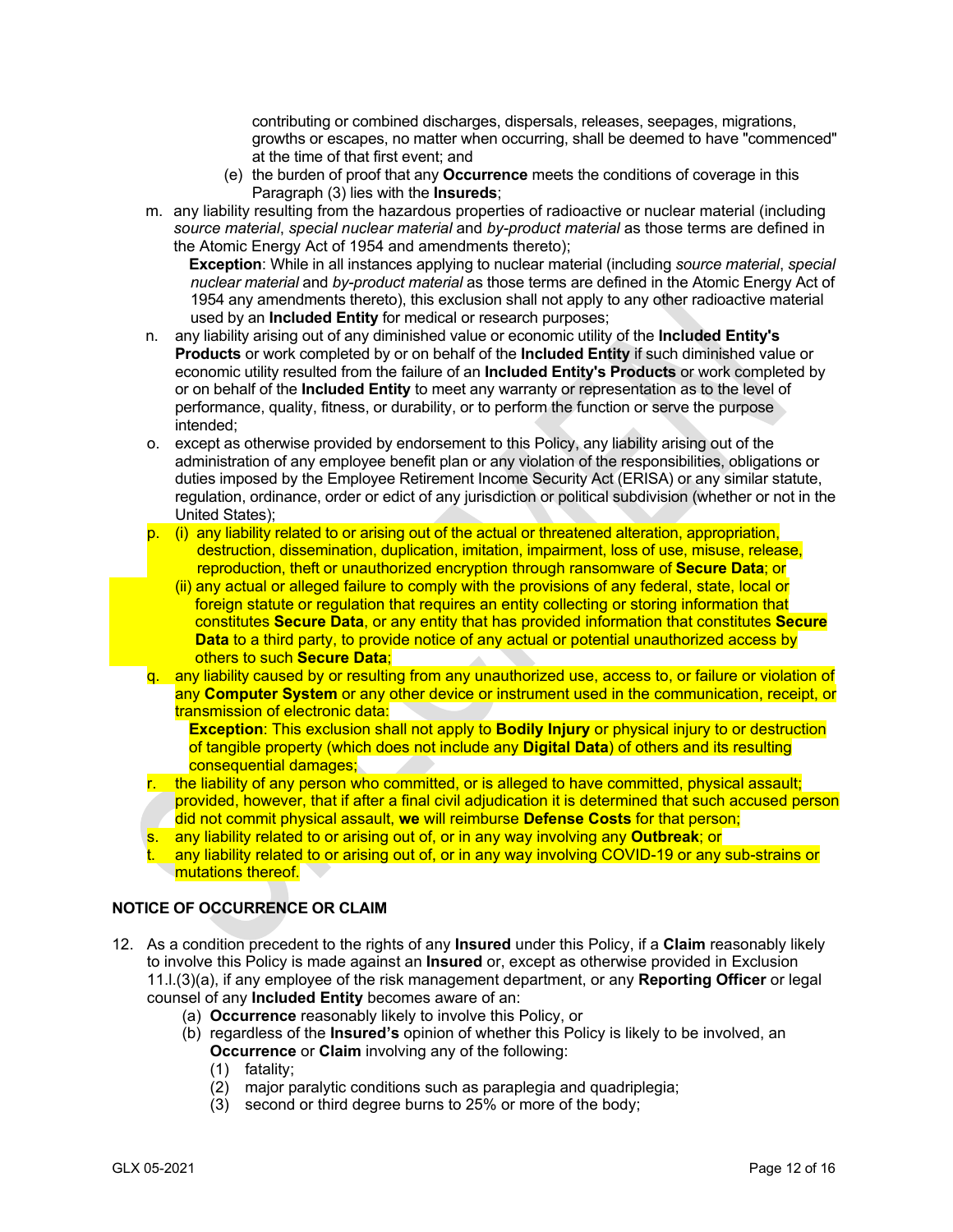- (4) amputation, permanent loss of use or permanent loss of sensation of a major extremity;
- (5) head or brain injuries resulting in coma, behavioral disorders, personality changes, seizures, aphasia or permanent disorientation;
- (6) loss of sight in one or both eyes or loss of hearing;
- (7) injury resulting in incontinence of bowel or bladder; or
- (8) **Bodily Injury** resulting from **Medical Services**;

## The **Insured** must:

- (a) notify **us** as soon as practicable in writing;
- (b) provide particulars sufficient to identify the **Insured**, person, persons or organizations involved in the **Occurrence**, and also such reasonably detail information as **we** may request;
- (c) promptly forward to **us** any written demand, notice, summons, complaint, or other process of service received by the **Insured** or its representatives; and
- (d) cooperate with **us** and with any claims administrator **we** designate in the investigation, defense or settlement of **Claims**.
- 13. Notice to the Company shall be in writing delivered to **us** at 7700 Wisconsin Avenue, Suite 500, Bethesda, MD 20814-3556, Fax 301-907-0303, or a[t newclaims@ue.org](mailto:claims@ue.org) or through www.ue.org. If a **Claim** is submitted electronically, **we** will send an electronic confirmation.

# **CANCELLATION AND NONRENEWAL**

- 14. The **Educational Organization** may cancel this Policy for all **Insureds** by surrendering it to **us** or by written notice to **us** by certified mail at the address in Paragraph 13 stating when not less than 10 days thereafter the cancellation shall be effective. **We** may cancel this Policy only in event any payment of premium is not made when due and payable by mailing written notice by certified mail to the **Educational Organization** at the last mailing address known by **us** stating when, not less than 10 days thereafter, such cancellation shall be effective.
- 15. The time of surrender or the effective date and hour of cancellation stated in the notice shall become the end of the **Policy Period**. If the **Educational Organization** cancels this Policy, earned premium shall be calculated in accordance with the customary short rate table and procedure. Premium adjustment may be made either at the time cancellation is effected or as soon as practicable after cancellation becomes effective, but payment or tender of unearned premium is not a condition of cancellation.
- 16. If **we** elect not to renew coverage provided by this Policy at then current standard terms and conditions (a change or increase in premium is not a change of terms and conditions) at the end of the **Policy Period**, **we** shall give the **Educational Organization** written notice at least 60 days before the end of the **Policy Period**.
	- a. In the event that **we** learn of a change in the insurability of the risk that **we** deem material within 60 days or less before the end of this Policy and **we** are not then willing to renew at the current standard terms and conditions, **we** will notify the **Educational Organization** of this determination as soon as practicable, and **we** will also advise the **Educational Organization** whether **we** are willing to renew on different terms and conditions before the end of this **Policy Period**.
	- b. Under such circumstances, **we** may but are not required to offer the **Educational Organization** the opportunity to purchase a 60-day extension to the expiring Policy. Although this accommodation by **us** would be meant to give the **Educational Organization** that purchases a 60-day extension additional time to make decisions, this extension of the **Policy Period** shall under no circumstances create any additional Policy limits or increase the **Limits of Liability** available to the **Insureds**.

If offered by **us**, the **Educational Organization** may exercise this option by electing in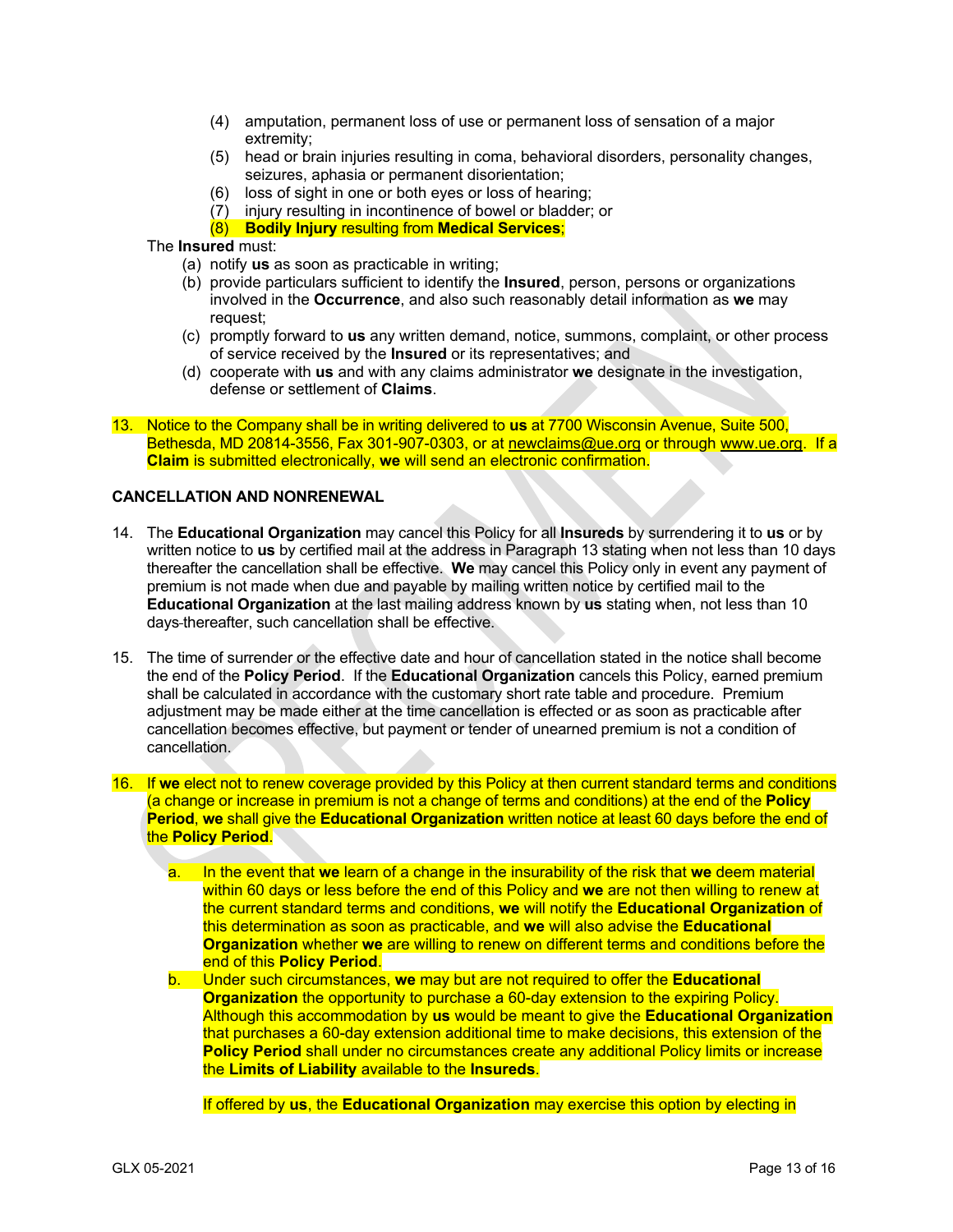writing before the end of the current **Policy Period** to pay to **us** an additional prorated portion of the current Policy's premium. Payment of the additional premium must be made no later than 10 days following the end of the original **Policy Period**.

### **GOVERNING LAW AND INTERPRETATION**

17. This Policy shall be governed by and construed in accordance with the internal laws of the State of New York, except insofar as such laws may prohibit payment in respect of punitive damages; however, the provisions, stipulations, exclusions and conditions of the Policy are to be construed in an evenhanded fashion between the **Insureds** and **us**. Where the language of this Policy is deemed to be ambiguous or otherwise unclear, the issue shall be resolved in the manner most consistent with the relevant provisions, stipulations, exclusions and conditions without regard to authorship of the language and without any presumption or arbitrary interpretation or construction in favor of either the **Insureds** or **us**.

#### **DISPUTE RESOLUTION**

18. Any and all disputes arising out of or related to this agreement or the parties' performance hereunder shall be submitted to mediation before a mutually-acceptable mediator prior to initiation of arbitration, litigation or any other binding or adjudicative dispute resolution process. The parties shall: (i) mediate in good faith, (ii) exchange all documents which each believes to be relevant and material to the issue(s) in dispute, (iii) exchange written position papers stating their position on the dispute(s) and outlining the subject matter and substance of the anticipated testimony of persons having personal knowledge of the facts underlying the dispute(s), and (iv) engage and cooperate in such further discovery as the parties agree or mediator suggests may be necessary to facilitate effective mediation. Mediator, venue, and related costs shall be shared equally by the parties.

## **COMPLIANCE WITH APPLICABLE UNITED STATES SANCTIONS**

19. This insurance does not apply when **we** are prohibited from providing insurance by virtue of any United States laws or regulations.

### **CURRENCY**

20. All premiums, **Limit of Liability**, **Underlying Limit Retention**, **Ultimate Net Loss**, and all other monetary amounts used in this Policy are expressed and payable in United States currency.

### **REPRESENTATION**

- 21. Except as respects the giving of notice of **Occurrence** or **Claim** pursuant to Paragraphs 11.l.(3)(a) and 12, by acceptance of this Policy the **Educational Organization** agrees to act on behalf of all **Insureds** with respect to all matters under this Policy, including, without limitation, payment of premium, negotiation of the terms of renewal, resolution of disputes, the giving and receiving of notice of cancellation, the giving of notice to persons whom the **Educational Organization** chooses to not make an **Insured**, and the receiving of any return premiums that may become due.
- 22. In the event there is a dispute among **Insureds** as to allocation of the proceeds of this Policy among any of them or on their behalf, **we** may pay such proceeds to the **Educational Organization**, which agrees to accept such proceeds and to assume responsibility for its allocation among the **Insureds** or on their behalf, and **we** shall be discharged from any further responsibility or liability hereunder or otherwise with respect to such proceeds. The **Insureds** agree that the **Educational Organization** shall so act on their behalf. Notice by certified mail to the **Educational Organization** at the last mailing address known by **us** shall constitute notice to all **Insureds**.

### **SUBROGATION**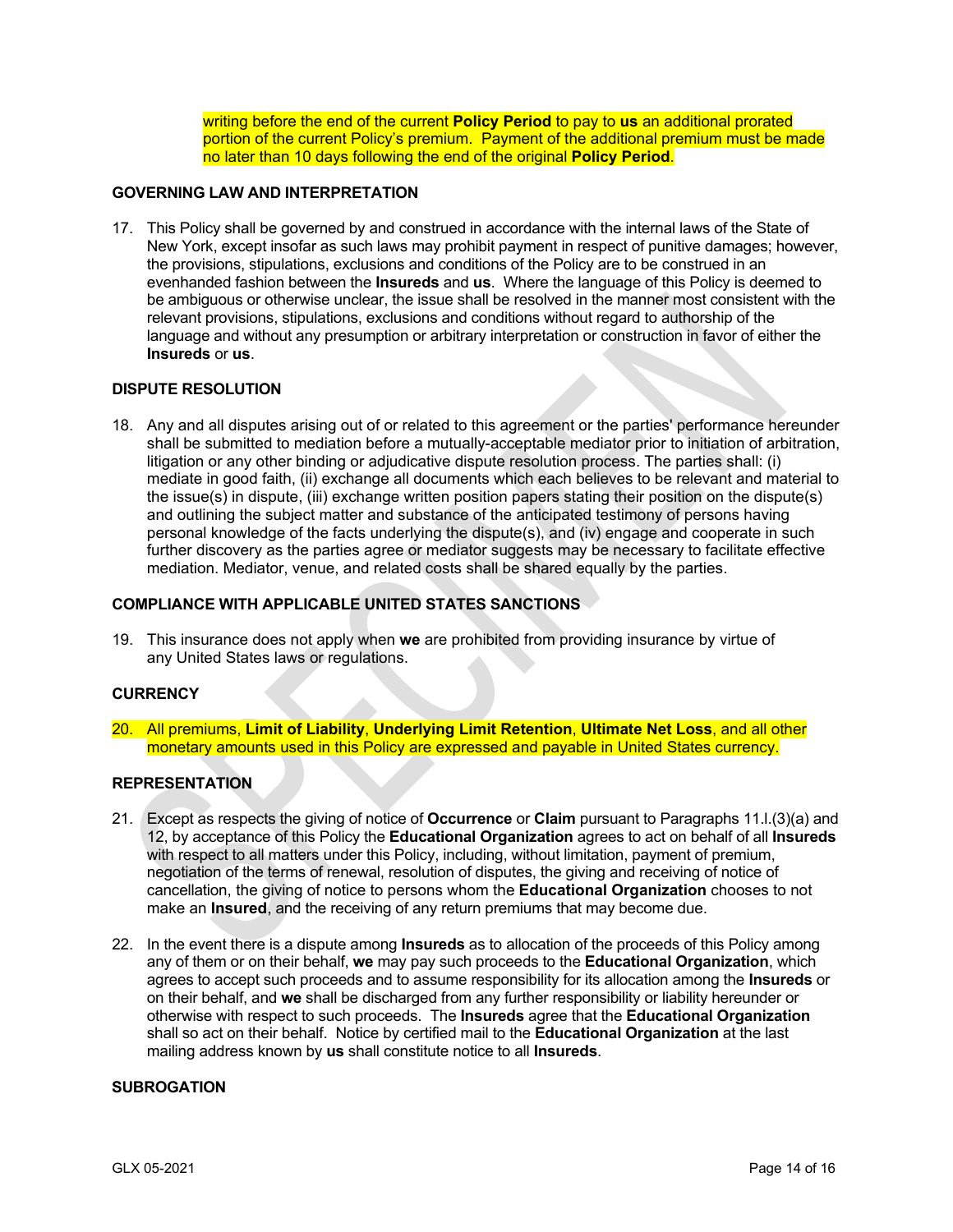23. In the event of any payment under this Policy, **we** shall be subrogated to all the **Insureds'** rights of recovery against any person or organization and the **Insureds** shall execute and deliver such instruments and papers and do whatever else is necessary to secure such rights and shall do nothing after an **Occurrence** to prejudice such rights. **We** agree to waive any right of recovery **we** may have against any person or organization when the **Educational Organization** has agreed to such waiver prior to an **Occurrence**.

## **ALTERATION AND ASSIGNMENT**

24. No change in, modification of, or assignment of interest under this Policy shall be effective except when made by a written endorsement to this Policy that is signed by **our** authorized representative.

### **INSPECTION**

25. **We** shall be permitted but **we** are not obligated to inspect an **Included Entity's** property and operations at any time. Neither **our** right to make inspections nor the making thereof nor a report thereon shall constitute an undertaking on behalf of or for the benefit of any **Insured** or others to determine or warrant that such property or operations are safe or are in compliance with any law, rule or regulation.

## **OTHER INSURANCE**

26. This Policy shall at all times be excess over the greater of the **Underlying Limit Retention** amount, or the amount of any other insurance available to the **Insured** covering an **Occurrence** covered by this Policy (other than insurance that is expressly and specifically excess of the limits of this Policy and nothing in this Policy or in any other policy shall be construed to require this Policy to contribute with, or subject this Policy to the terms, conditions or limits of, such other insurance.

In addition, this Policy shall always be excess over any other insurance that names any **Insured** as an "additional insured:"

- a. if such insurance is also written on an excess basis, **we** agree with the **Insured** that this Policy is excess over such insurance; and,
- b. **we** shall not share in paying **Ultimate Net Loss** with that other insurance on any basis including but not limited to the ratio of the **Limit of Liability** of this Policy and the limit of liability of the policy providing "additional insured" coverage.

## **BANKRUPTCY**

27. Bankruptcy, insolvency, or receivership of the **Insured** or any insurer, or the **Insured's** inability to pay any **Underlying Limit Retention** amount, will not relieve **us** of **our** obligations under this Policy; however, this Policy shall not drop down as a result of such bankruptcy, insolvency, receivership or inability, or apply as a replacement of any self-insured retention amount or any **Underlying Insurance** and **our Limits of Liability** shall apply only in excess of the required **Underlying Limit Retention** amounts.

### **OPTIONAL EXTENDED DISCOVERY PERIOD**

28. If this Policy is not renewed, the **Educational Organizations** shall have the right to an **Extended Discovery Period** for the coverage granted by the exception to Exclusion 11.e. of this Policy.

The right to an endorsement providing an **Extended Discovery Period** must be exercised by notice to **us** in writing and by payment of such additional premium as **we** may require (not to exceed 25% of the annual premium for this Policy) and be received by **us** within 30 days following the end of the **Policy Period**. The additional premium will be considered fully earned on the first day of the **Extended Discovery Period**.